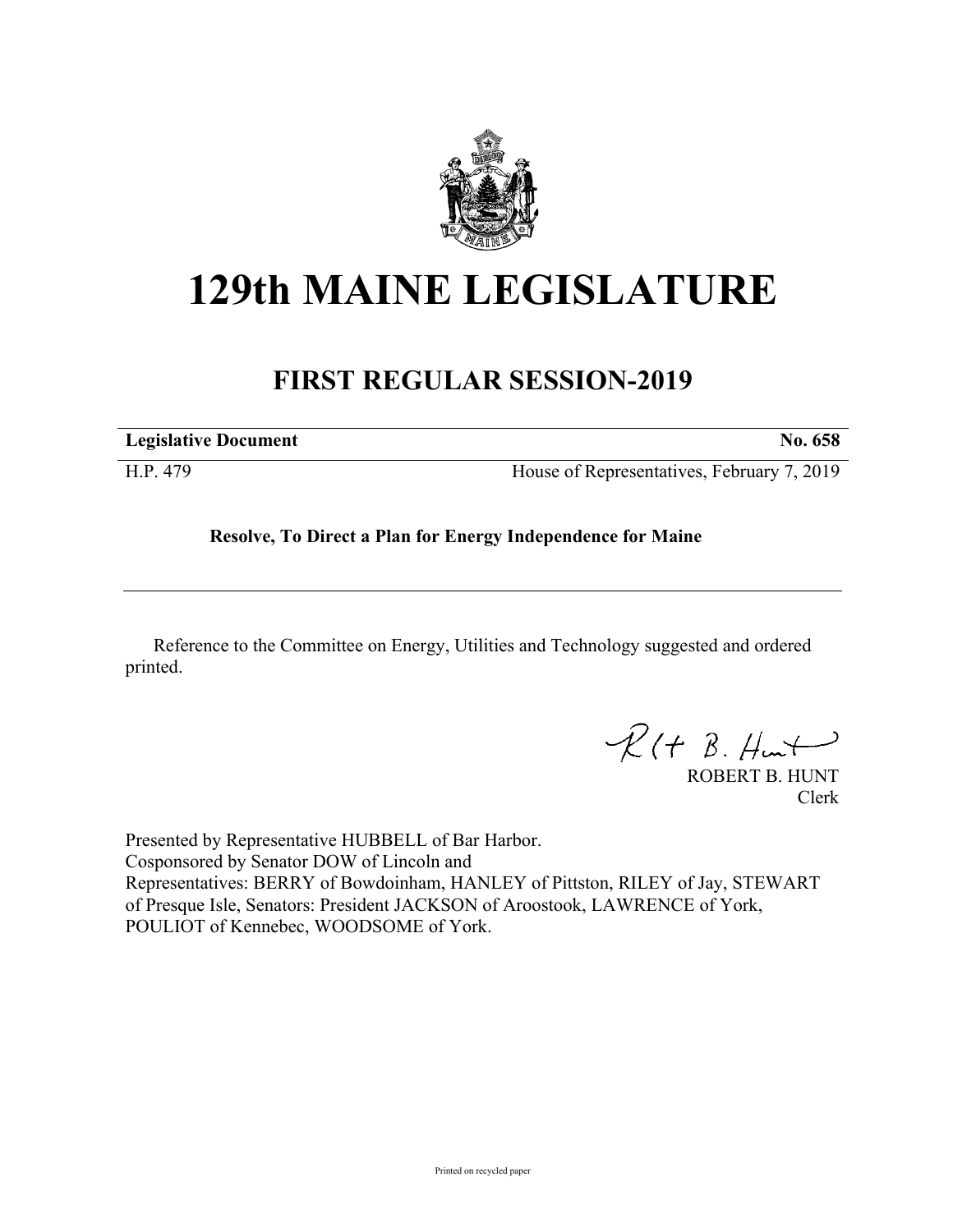| 1<br>$\overline{2}$<br>3<br>4<br>5 | Sec. 1. Energy independence plan. Resolved: That the Governor's Energy<br>Office shall adopt a 10-year energy independence plan, including conservation and<br>renewable energy strategies, for the State to become a net exporter of energy by 2030.<br>The plan must include a comprehensive set of actionable policies to achieve energy<br>independence. To develop the plan, the office shall:                                                                         |
|------------------------------------|-----------------------------------------------------------------------------------------------------------------------------------------------------------------------------------------------------------------------------------------------------------------------------------------------------------------------------------------------------------------------------------------------------------------------------------------------------------------------------|
| 6<br>7                             | 1. Direct a collaborative, strategic planning process including the following agencies<br>and stakeholders:                                                                                                                                                                                                                                                                                                                                                                 |
| $\,8\,$<br>9                       | Department of Public Safety, Office of the State Fire Marshal, Division of<br>A.<br>Building Codes and Standards;                                                                                                                                                                                                                                                                                                                                                           |
| 10                                 | B. Department of Environmental Protection;                                                                                                                                                                                                                                                                                                                                                                                                                                  |
| 11                                 | C. Department of Transportation;                                                                                                                                                                                                                                                                                                                                                                                                                                            |
| 12<br>13                           | D. Efficiency Maine Trust, established in the Maine Revised Statutes, Title 35-A,<br>chapter 97;                                                                                                                                                                                                                                                                                                                                                                            |
| 14                                 | E. Office of the Public Advocate;                                                                                                                                                                                                                                                                                                                                                                                                                                           |
| 15                                 | F. Public Utilities Commission; and                                                                                                                                                                                                                                                                                                                                                                                                                                         |
| 16<br>17<br>18                     | G. The regional organization referenced under the Maine Revised Statutes, Title 38,<br>chapter 3-B that supports implementation of the regional greenhouse gas initiative<br>among the northeast states; and                                                                                                                                                                                                                                                                |
| 19                                 | 2. Review relevant research, reports and plans relating to:                                                                                                                                                                                                                                                                                                                                                                                                                 |
| 20                                 | A. The state energy plan under the Maine Revised Statutes, Title 2, section 9;                                                                                                                                                                                                                                                                                                                                                                                              |
| 21                                 | B. State transportation plans under the Maine Revised Statutes, Title 23;                                                                                                                                                                                                                                                                                                                                                                                                   |
| 22<br>23                           | C. The triennial, energy efficiency, alternative energy resources and conservation<br>plan under the Maine Revised Statutes, Title 35-A, section 10104;                                                                                                                                                                                                                                                                                                                     |
| 24<br>25                           | D. The state climate action plan, under the Maine Revised Statutes, Title 38, section<br>$577$ ; and                                                                                                                                                                                                                                                                                                                                                                        |
| 26                                 | E. The regional greenhouse gas initiative among the northeast states.                                                                                                                                                                                                                                                                                                                                                                                                       |
| 27<br>28<br>29<br>30<br>31<br>32   | Sec. 2. Plan report. Resolved: The Governor's Energy Office shall submit the<br>energy independence plan required under section 1 to the Joint Standing Committee on<br>Energy, Utilities and Technology by December 31, 2019 along with suggested legislation<br>necessary to implement the plan. The Joint Standing Committee on Energy, Utilities and<br>Technology may report out a bill to the Second Regular Session of the 129th Legislature<br>related to the plan. |
| 33                                 | <b>SUMMARY</b>                                                                                                                                                                                                                                                                                                                                                                                                                                                              |
| 34<br>35<br>36                     | This resolve directs the Governor's Energy Office to adopt a 10-year energy<br>independence plan, including conservation and renewable energy strategies, for the State<br>to become a net exporter of energy by 2030. It requires the office to develop the plan                                                                                                                                                                                                           |

 to become a net exporter of energy by 2030. It requires the office to develop the plan through a collaborative stakeholder process. The plan must be submitted to the Joint